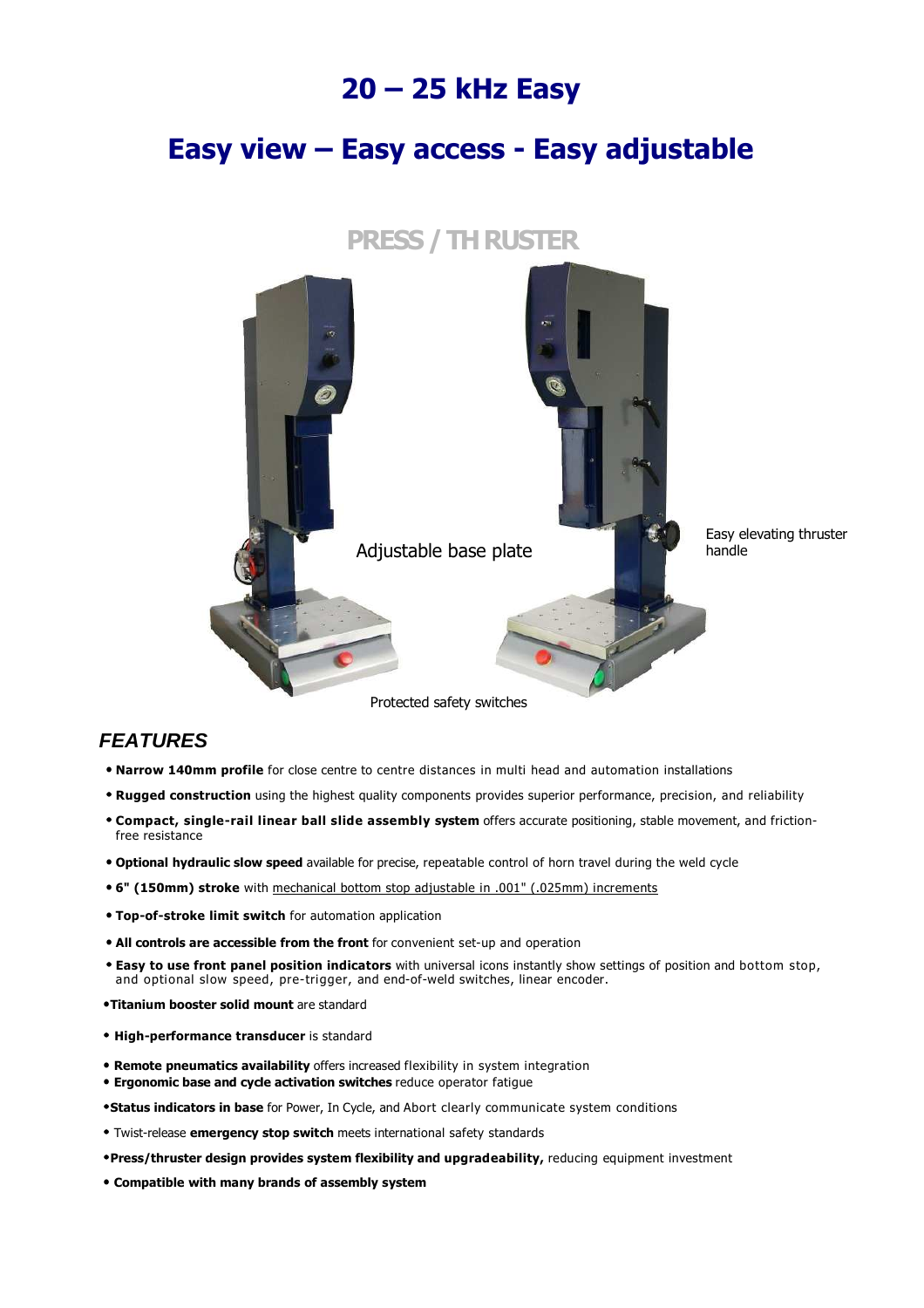

#### Easy View – Easy access - Easy adjustable

Never again have to stand up to be able to se what you are doing

Standard 50mm air cylinder can be ordered up to 80mm

Max air pressure 6 bar (110 Psi) clean air

SMC components are standard

# **SPECIFICATIONS**

### **Options**

HYDRAULIC SPEED CONTROL precision hydraulic control of the melt velocity. Critical to achieve maximum weld strength in staking, inserting and shear joint applications.

LINEAR OPTICAL ENCODER Ability to weld by collapse and absolute distance through out 7 inches of stroke with .0005 of an inch resolution. (requires DPC III or IV  $\hat{Pl}$ us w/ distance module)

PRE-TRIGGER and END-of-WELD LIMIT SWITCHES Pre-trigger provides ability to initiate weld (sonics on) phase of the cycle prior to contacting part. Great for staking applications. End of weld provides ability to weld to predetermined position in the stroke, simple absolute distance.

100mm square column increases part load area height by 330mm 38mm, or 51mm or 63mm and 76mm air cylinder **OPTICAL** cycle activation switches

## Thruster dimensions Press Dimensions

Housing height: 700mm<br>Housing width: 140mm Housing width: Weight: 70Kg

Housing depth: 300mm at greatest point

Base width: 475mm Base depth: 630 mm Column height: 750 mm Column size: 120 x 100mm Maximum height: 1150mm Housing width: 140mm Column C.L. to 230mm Horn C.L.: Elevation height 330mm